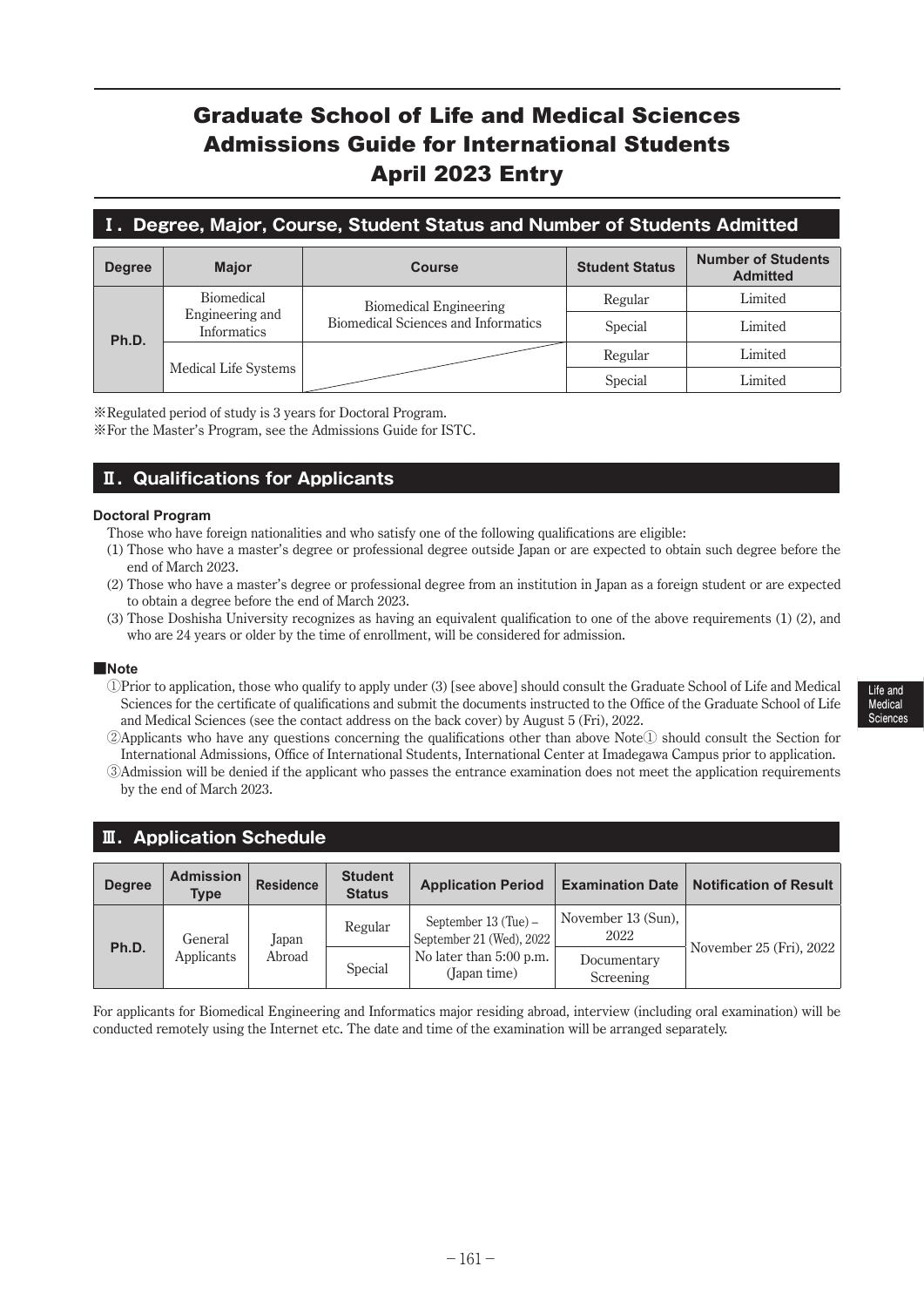## **Ⅳ.Application Procedure**

| <b>Degree</b> | <b>Admission</b><br><b>Type</b> | <b>Residence</b> | <b>Student</b><br><b>Status</b> | <b>Application Fee</b>      | <b>Period for Payment</b><br>of Application Fee | <b>Application Period</b>                        |  |
|---------------|---------------------------------|------------------|---------------------------------|-----------------------------|-------------------------------------------------|--------------------------------------------------|--|
| Ph.D.         | General                         | Japan            | Regular                         | $15,000$ ven                | September $6$ (Tue) –                           | September 13 (Tue) –<br>September 21 (Wed), 2022 |  |
|               | Applicants<br>Abroad<br>Special |                  | 10,000 yen                      | September 21 (Wed),<br>2022 | No later than 5:00 p.m.<br>(Japan time)         |                                                  |  |

As for the payment of the Application Fees, the important notes on application documents and submission, see on page 15 to 16 and "Ⅲ. Payment of Application Fees" on page 275 to 279.

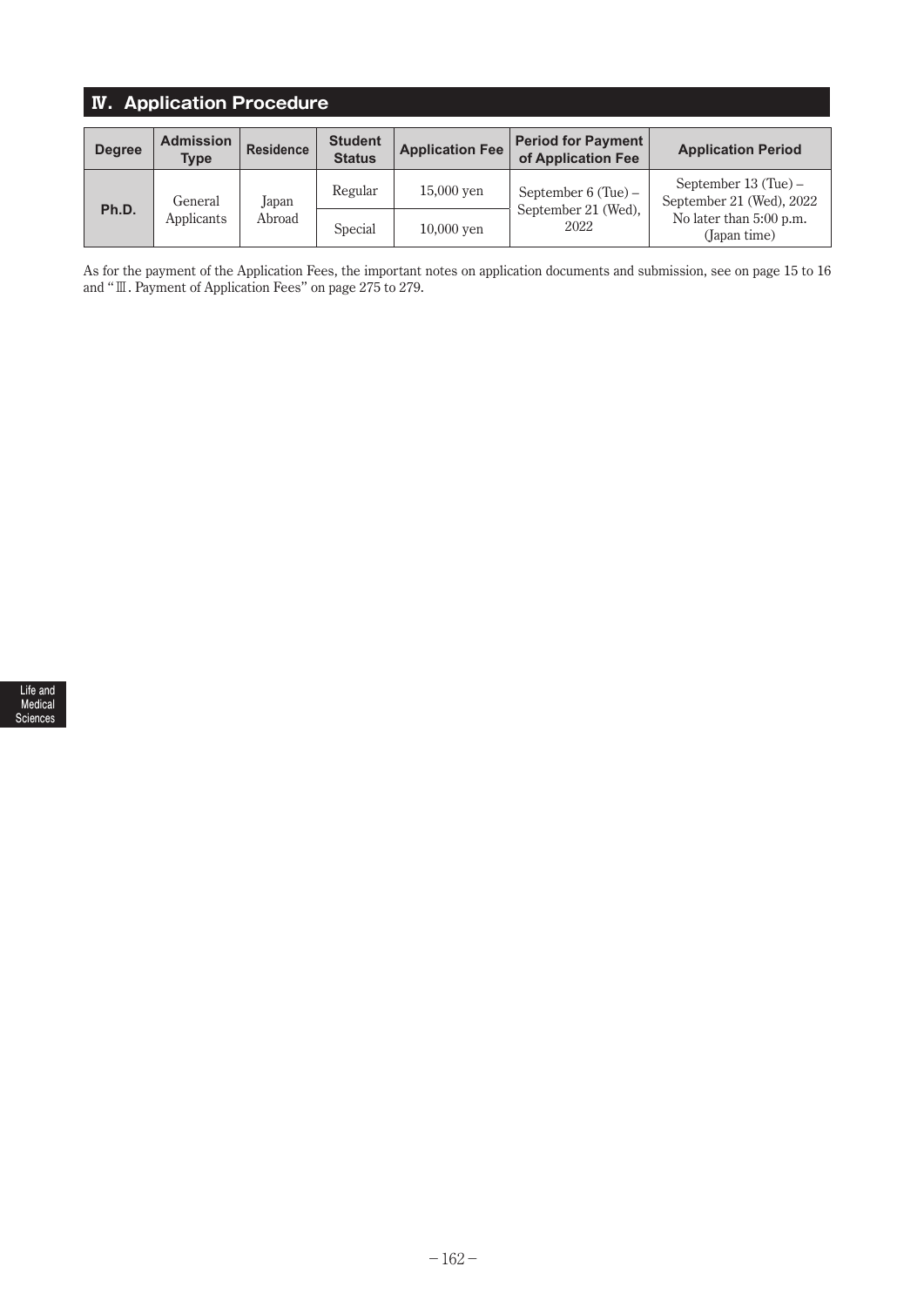## **Ⅴ.Application Documents (including this** "**List of Required Documents**"**)**

## **List of Required Documents for Applicants to the Graduate School of Life and Medical Sciences for April 2023 Entry**

Name

Doctoral Program

**Life and Medical Sciences**

Check the box  $\Box$  to confirm you have prepared all the required documents, and submit the required documents together with this checklist. Print and keep a copy of this checklist for your record as you may be inquired regarding your submission of the documents.

|                | <b>Type of Document</b><br><b>Note</b>                                                                                                                                                                                                         |                                                                                                                                                                                                                                                                                                                                                                                                                                                                                                                                                                                                                                                                                                                                                                                                                                                                                                                                                                                                                                                                                                                                                                                                                                                                                                                                                                                                                                                                         | <b>Biomedical Engineering</b><br><b>Biomedical Engineering</b><br>and Informatics<br>Course | Biomedical Sciences and<br><b>Biomedical Engineering</b><br>Informatics Course<br>and Informatics | Medical Life Systems | <b>Check</b> | For office use only |
|----------------|------------------------------------------------------------------------------------------------------------------------------------------------------------------------------------------------------------------------------------------------|-------------------------------------------------------------------------------------------------------------------------------------------------------------------------------------------------------------------------------------------------------------------------------------------------------------------------------------------------------------------------------------------------------------------------------------------------------------------------------------------------------------------------------------------------------------------------------------------------------------------------------------------------------------------------------------------------------------------------------------------------------------------------------------------------------------------------------------------------------------------------------------------------------------------------------------------------------------------------------------------------------------------------------------------------------------------------------------------------------------------------------------------------------------------------------------------------------------------------------------------------------------------------------------------------------------------------------------------------------------------------------------------------------------------------------------------------------------------------|---------------------------------------------------------------------------------------------|---------------------------------------------------------------------------------------------------|----------------------|--------------|---------------------|
| 1              | <b>Application for Admission</b><br>to Doshisha University<br>(Prescribed Form 1)                                                                                                                                                              | Application form should be filled out by the applicant by hand.<br>Please fill in the name of your desired course in the field of "Course".<br>ID photo (3cm H x 2.4cm W) must be attached.                                                                                                                                                                                                                                                                                                                                                                                                                                                                                                                                                                                                                                                                                                                                                                                                                                                                                                                                                                                                                                                                                                                                                                                                                                                                             | Required                                                                                    | Required                                                                                          | Required             |              |                     |
| $\overline{2}$ | <b>Certificate of Graduation (or</b><br><b>Certificate of Expected</b><br><b>Graduation</b> ) of highest<br>academic attainment<br>*Not required for current<br><b>Special Students</b><br>applying to change the<br>status to Regular Student | Original certificate must be submitted.<br>For details, see page $15\left[5. \text{Important Notes on Application Documents}\right]$ 3<br>and $(4)$ .<br>* Current students (including graduates) of Doshisha University<br>applying for the Doctoral Program should submit the certificate of<br>completion (or certificate of expected completion) of a Master's<br>Program at Doshisha University.<br>*Both graduation certificate and certificate of Master's degree<br>(original) should be submitted if both certificates are issued.                                                                                                                                                                                                                                                                                                                                                                                                                                                                                                                                                                                                                                                                                                                                                                                                                                                                                                                             | Required                                                                                    | Required                                                                                          | Required             |              |                     |
| 3              | <b>Official Transcripts</b><br>*Not required for current<br><b>Special Students</b><br>applying to change the<br>status to Regular Student                                                                                                     | Original transcript must be submitted.<br>For details, see page 15 5. Important Notes on Application Documents 3<br>and $(4)$ .<br>A list of all previous undergraduate and graduate study credits obtained<br>at the undergraduate and graduate courses.<br>*Current students (including graduates) of Doshisha University<br>applying for the Doctoral Program should submit the transcript of a<br>Master's Program at Doshisha University.                                                                                                                                                                                                                                                                                                                                                                                                                                                                                                                                                                                                                                                                                                                                                                                                                                                                                                                                                                                                                          |                                                                                             | Required                                                                                          | Required             |              |                     |
| 4              | One Letter of<br><b>Recommendation (Prescribed</b><br>Form $(2)$                                                                                                                                                                               | Written by a faculty or staff member of an educational or research<br>institution.<br><b>EXALUST</b> be sealed by a recommender.                                                                                                                                                                                                                                                                                                                                                                                                                                                                                                                                                                                                                                                                                                                                                                                                                                                                                                                                                                                                                                                                                                                                                                                                                                                                                                                                        | Required                                                                                    | Required                                                                                          | Required             |              |                     |
| 5              | <b>Document certifying</b><br>language proficiency<br><b>X</b> Not required for current<br>students of Doshisha<br>University applying for a<br>higher program                                                                                 | An original copy of one of $(1)$ to $(4)$ must be submitted.<br>1)Document certifying English proficiency<br>An original score card of TOEIC® LISTENING AND READING<br>Test or TOEFL iBT® Test taken in or after April 2020 (Note)<br>Note:<br>* TOEFL iBT® Home Edition (TOEFL iBT® Special Home Edition)<br>Scores will not be accepted.<br>· Only the "Test Date Scores" is accepted as the application score.<br>"MyBest™ Scores" is not accepted.<br>2Document certifying Japanese proficiency<br>The copy of the examination voucher, the score report or the score<br>confirmation report of the Examination for Japanese University<br>Admission for International Students(EJU) (Japanese as a Foreign<br>Language) taken in 2021 or 2022 or the original copy of "JAPANESE-<br>LANGUAGE PROFICIENCY TEST CERTIFICATE OF RESULT<br>AND SCORES" (N1 taken in or after 2021) (Note)<br>Submit a certificate obtained before the application deadline.<br>(Note) Application will not be accepted with the Japanese-Language<br>Proficiency Test Score Report (postcard). Make sure to take the test<br>well in advance so that you will obtain the original of "JAPANESE-<br>LANGUAGE PROFICIENCY TEST CERTIFICATE OF RESULT<br>AND SCORES" in time for the application deadline.<br>3Document certifying that the applicant received university education<br>in English<br>4Document certifying that the applicant received university education<br>in Japanese | One of<br>$(1)$ to $(4)$                                                                    | Not required   Not required                                                                       |                      |              |                     |

**〈Continued on the reverse side〉**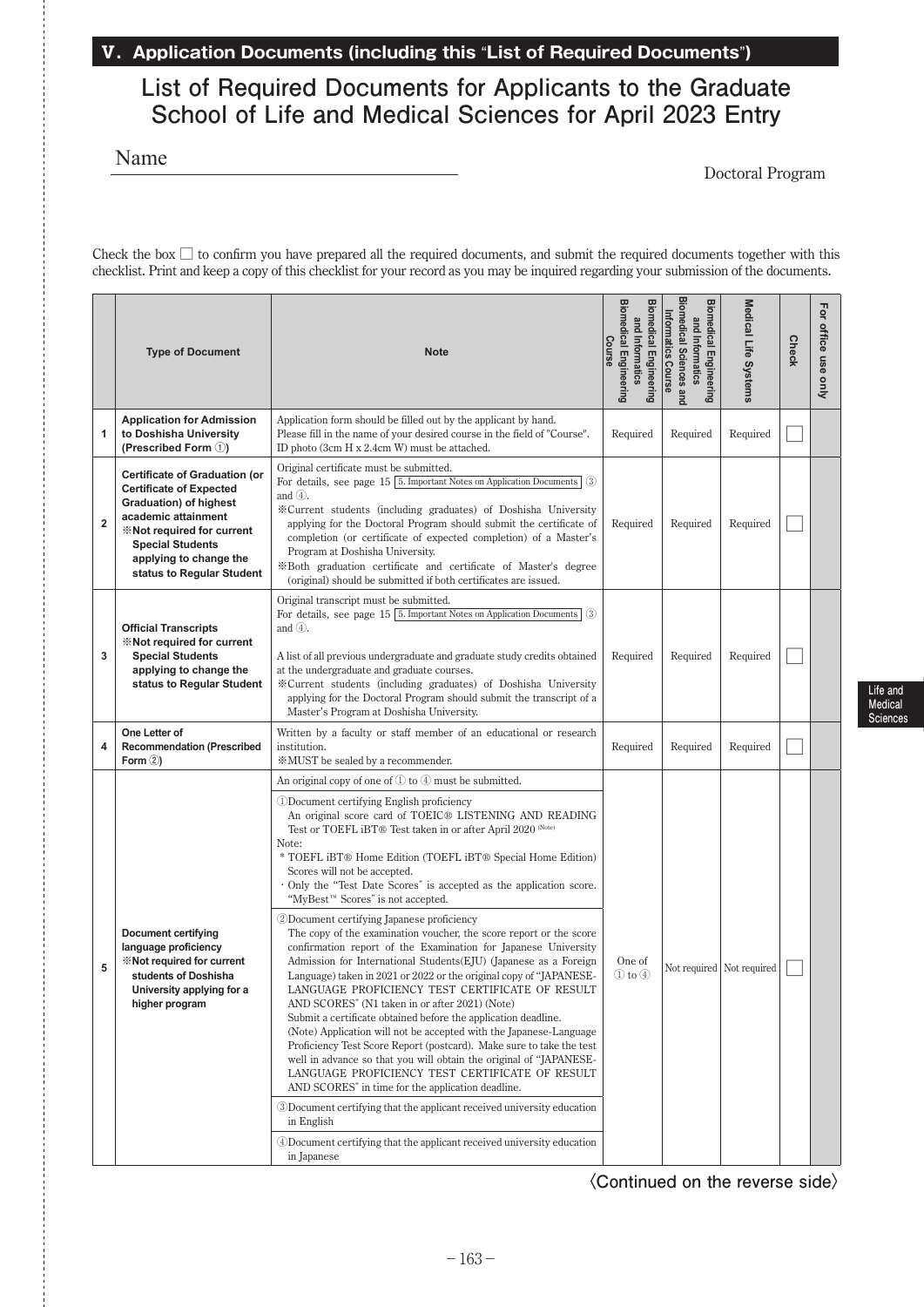# Name Doctoral Program

|    | <b>Type of Document</b>                                                                                                                                                                                                                                                                                                                                                                                                                                                       | <b>Note</b>                                                                                                                                                                                                                                                                                                                                                                                                                                                                                                                                                                                                                                                                                                                                                                                  | <b>Biomedical Engineering</b><br><b>Biomedical Engineering</b><br>and Informatics<br>Course | <b>Biomedical Sciences and</b><br><b>Biomedical Engineering</b><br>Informatics Course<br>and Informatics | Medical Life Systems | <b>Check</b> | For office use only |
|----|-------------------------------------------------------------------------------------------------------------------------------------------------------------------------------------------------------------------------------------------------------------------------------------------------------------------------------------------------------------------------------------------------------------------------------------------------------------------------------|----------------------------------------------------------------------------------------------------------------------------------------------------------------------------------------------------------------------------------------------------------------------------------------------------------------------------------------------------------------------------------------------------------------------------------------------------------------------------------------------------------------------------------------------------------------------------------------------------------------------------------------------------------------------------------------------------------------------------------------------------------------------------------------------|---------------------------------------------------------------------------------------------|----------------------------------------------------------------------------------------------------------|----------------------|--------------|---------------------|
| 6  | Plan for Study at Doshisha<br>University (Prescribed<br>Form $(3)$                                                                                                                                                                                                                                                                                                                                                                                                            | Describe your plan for study in detail.                                                                                                                                                                                                                                                                                                                                                                                                                                                                                                                                                                                                                                                                                                                                                      | Required                                                                                    | Required                                                                                                 | Required             |              |                     |
| 7  | <b>Choice of Laboratory Sheet</b><br>(Prescribed Form Life 1)<br>$1-6)$                                                                                                                                                                                                                                                                                                                                                                                                       | Please fill in the name of the laboratory, research field, and the professor<br>of your preference from the first to the third choice according to Choice<br>of Laboratory Sheet.<br>Please contact with the professor of your first-choice laboratory after<br>confirming contents on Choice of Laboratory Sheet before applying.<br>See the website of the Graduate School of Life and Medical Sciences for<br>details of each laboratory.<br>https://biomedical.doshisha.ac.jp/en                                                                                                                                                                                                                                                                                                         | Required                                                                                    | Required                                                                                                 | Required             |              |                     |
| 8  | Applicants residing in Japan<br>a copy of Resident Card<br>or<br><b>Certificate of Items Stated in</b><br><b>Resident Register (must be</b><br>original)<br>Applicants residing abroad<br>a copy of passport<br>or<br>a copy of an official<br>government-issued ID<br><b><i><b>X</b></i> Read 3. Residence</b><br>[Japan or Abroad] under<br>1. Application Flowchart<br>on page 5 carefully and<br>submit the document<br>required for the category<br>that applies to you. | Applicants residing in Japan<br>Either of the following $\mathbb D$ or $\mathbb Q$ :<br>DResident Card: submit copies of both front and back of the card, in A4<br>size.<br>2) Certificate of Items Stated in Resident Register: must include<br>nationality, status of residence, period of stay and date of expiration.<br>Applicants residing abroad<br>Either of the following $(1)$ or $(2)$ :<br>1) Passport: submit a copy of the page, in A4 size, which includes your<br>photograph and name.<br>2H you do not have a passport, a copy of an official government-issued<br>ID with your photo must be submitted.                                                                                                                                                                    | Required                                                                                    | Required                                                                                                 | Required             |              |                     |
| 9  | <b>Examination admission</b><br>card (Prescribed Form 4)                                                                                                                                                                                                                                                                                                                                                                                                                      | Please fill out the examination admission card. After receipt of the<br>completed documents, the examination admission card with examinee's<br>number printed on it will be sent to you.                                                                                                                                                                                                                                                                                                                                                                                                                                                                                                                                                                                                     | Required                                                                                    | Required                                                                                                 | Required             |              |                     |
| 10 | A photo identification card<br>(Prescribed Form 4)                                                                                                                                                                                                                                                                                                                                                                                                                            | Affix photograph in space provided on photo identification card.<br>(Photograph should have been taken within 3 months prior to<br>application and should be 3 cm H x 2.4cm W, clearly displaying a frontal,<br>hatless view of the upper part of the body. Be sure to write your name<br>and birth date on the back of the photograph.) When your admission is<br>permitted, the photograph will be used for your student ID card,<br>database of students admitted, etc.                                                                                                                                                                                                                                                                                                                   | Required                                                                                    | Required                                                                                                 | Required             |              |                     |
| 11 | <b>Proof of Payment of</b><br><b>Application Fee</b>                                                                                                                                                                                                                                                                                                                                                                                                                          | Payment by credit card<br>Submit a copy (A4-size paper) of the remittance "Result" page.<br>Payment at convenience store (Applicants residing in Japan only)<br>Paste the certificate of payment on the prescribed "Pasteboard for the<br>Receipt of Remittance (Prescribed Form 7)."<br>Payment by bank transfer (Applicants residing in Japan only)<br>The receipt of the remittance of the Application Fee (Prescribed Form<br>$(6)$ -3 or $(6)$ -4) bearing the authorization of the remittance bank must be<br>pasted onto the prescribed "Pasteboard for the Receipt of Remittance"<br>(Prescribed Form 7).<br>Remittance from a financial institution (Applicants residing abroad only)<br>Submit the receipt of the remittance bearing the authorization of your<br>remittance bank. | Required                                                                                    | Required                                                                                                 | Required             |              |                     |
| 12 | <b>Mailing labels (Prescribed</b><br>Form $(5)$                                                                                                                                                                                                                                                                                                                                                                                                                               | Please write your name and mailing address to receive information<br>about examination and your examination result.                                                                                                                                                                                                                                                                                                                                                                                                                                                                                                                                                                                                                                                                          | Required                                                                                    | Required                                                                                                 | Required             |              |                     |
| 13 | <b>List of Required</b><br>Documents (this form)                                                                                                                                                                                                                                                                                                                                                                                                                              | Please make sure that you have all the required documents with the<br>checklist, which must be submitted along with the required documents.                                                                                                                                                                                                                                                                                                                                                                                                                                                                                                                                                                                                                                                  | Required                                                                                    | Required                                                                                                 | Required             |              |                     |
|    |                                                                                                                                                                                                                                                                                                                                                                                                                                                                               | Those who wish to have their original document(s) returned                                                                                                                                                                                                                                                                                                                                                                                                                                                                                                                                                                                                                                                                                                                                   |                                                                                             |                                                                                                          |                      |              |                     |
|    | A request for returning<br>original document<br><b><i><b>W</b></i> No Prescribed Form</b>                                                                                                                                                                                                                                                                                                                                                                                     | Does your request for returning original document include 1) name of<br>the document, 2) your name, and 3) address to which the document<br>should be returned?<br>*Documents submitted will generally not be returned to the applicant;<br>however, document(s) that cannot be reissued, such as a diploma,<br>may be returned.<br>We will return such document(s) only when a request for returning<br>original document is enclosed in the application packet.                                                                                                                                                                                                                                                                                                                            |                                                                                             |                                                                                                          |                      |              |                     |

**Life and Medical Sciences**